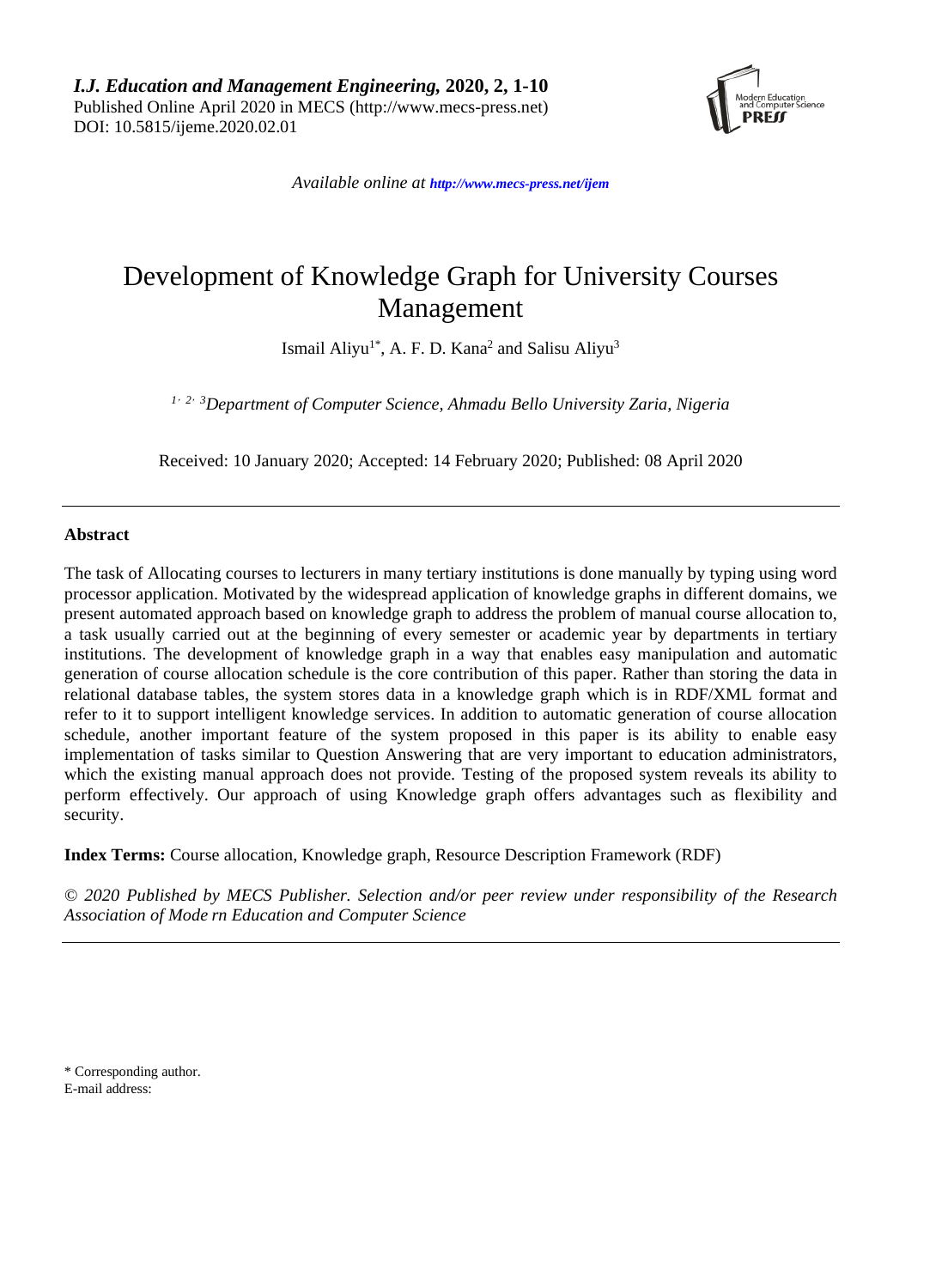### **1. Introduction and Literature Review**

Allocation of courses to lecturers is an important task that is carried out at the beginning of every academic year or semester. However, in most Nigerian tertiary institutions it is done manually by simply typing on Microsoft word application. A simple question of who taught CS121 in second semester of 2010 academic session?, for example, will amount to hours of searching for printout of course allocation schedule of that semester/year or several minutes of searching the computer for MS word file containing the information. In most cases, the word files stored on computer's hard drive get corrupted or lost. Another problem is lack of automated approach for centralize tracking of what is going on at various departments with regard to allocation and teaching of courses. Considering the facts that number of courses taught by a lecturer is an important parameter that determines the lecturer's Earned Academic Allowance (EAA), such centralize tracking systems can assist school management or directorate of academic planning of the university for verification of academic staff claim for payment of EAA. Unfortunately, such systems do not exist in many Nigerian universities.

In recent past, Knowledge Graph (KG) has been introduced as a model for knowledge representation in a structured way. Knowledge graph represents entities such as people, places, organizations etc and their relationships. Knowledge graphs have been incorporated in many applications in different domains to support various tasks. Previous research that applied knowledge graph in education domain such as [1] used it to support learning and teaching of mathematics. [2] constructed knowledge graph to support scientific resource retrieval for students. To the best of our knowledge no research work was found that leverages knowledge graph to support routine activities related to management and teaching of courses in tertiary institutions. Our aim in this paper is to address the problem manual course allocation using knowledge graph as a model of data storage. Specifically, we construct KG of courses and use the KG to support management of courses, automatic generation of course allocation schedule, and implementation of Question Answering tasks that are important to education administrator. The contributions of this paper are as follows:

- i.We apply knowledge graph to education domain to support management of courses and automatic generation of course allocation information in tertiary institutions.
- ii. Propose an approach that enable education administrator to easily have access to basic information on teaching of courses at various departments. Answers to simple questions (that are often difficult to answer) can be obtained easily. – Examples; How many courses did lecturerY taught in a particular session or semester? Which course is prerequisite to courseX? What are the recommended reading materials for course X?

The rest of this paper is organized as follows. Brief explanation on knowledge graph and some of its applications is the content of section 2. Review of the literature is presented in section 3. The method of building and querying the courses knowledge graph is described in section 4. We describe the case study in which the system was evaluated in section 5. Section 6 concludes the paper.

# **2. KNOWLEDGE GRAPH**

Basically, Knowledge Graph is model for knowledge representation. It describes real world entities, objects, concepts etc and their relationships in a graph [3]. It is a structured knowledge base that represents knowledge as triple of the form  $(h, r, t)$ . Where  $h$  is the head entity,  $t$  is the tail entity, and  $r$  is the relation between *h* and *t*. Example of knowledge graph is shown in fig.1. which has courses and lecturers as entities. The triple *(Prof S.B, taught\_2\_2018, CS311)* is interpreted as Prof. S.B taught CS311 in the second semester of 2018 session. Similarly, the interpretation of the triple *(CS121, prerequisite, CS211)* is CS121 is the prerequisite of CS211.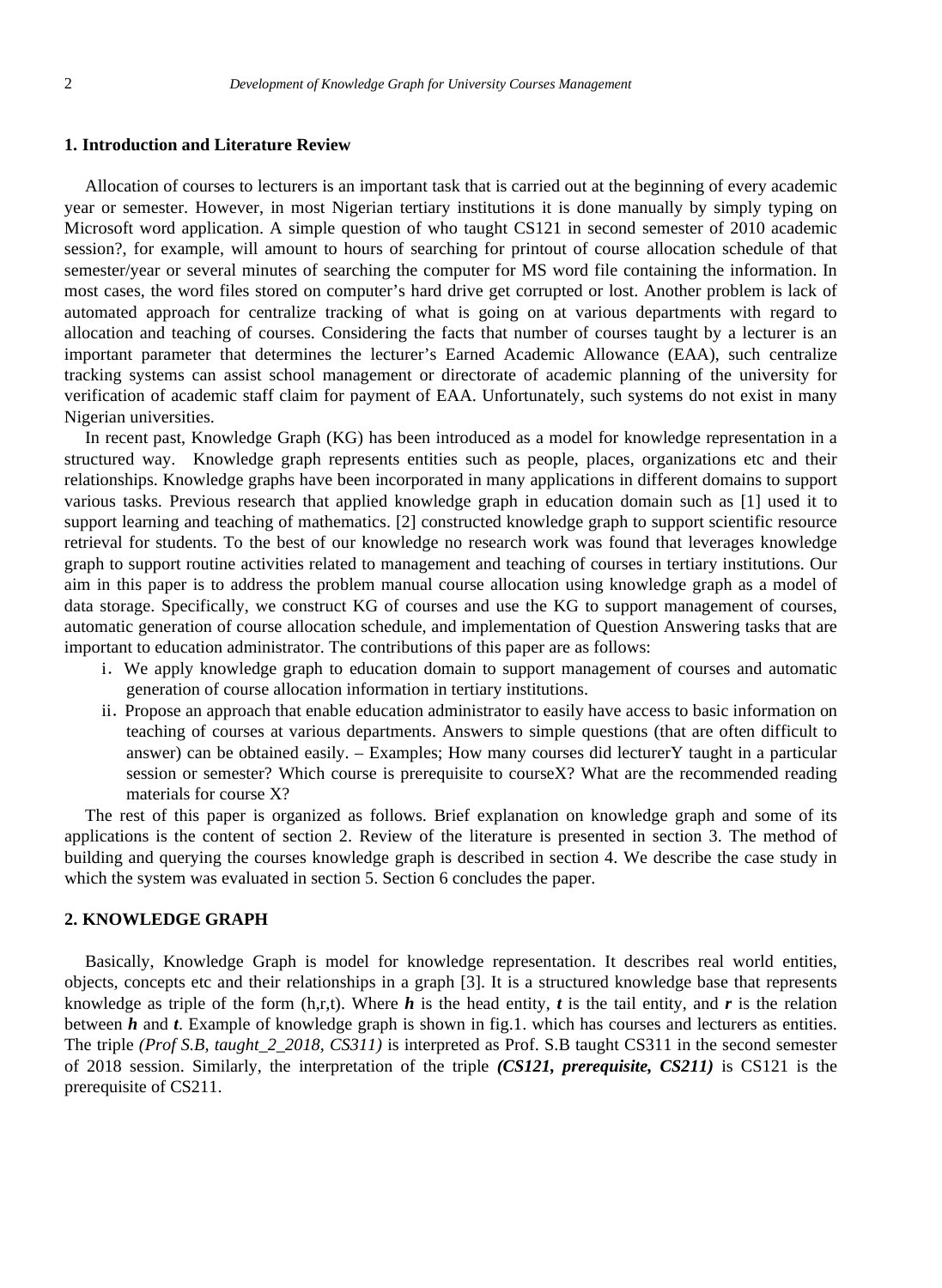

#### Fig.1. Courses knowledge graph

Knowledge graph can be seen as a network in which nodes are the entities and edges that link entities are the relations. Formally, Let E be the set of entities and R be the set of relations. Knowledge Graph, G is defined as collection of triple facts  $(e_h, r, e_t)$ . That is,  $G = \{(e_h, r, e_t) \mid e_h, e_t \in E, r \in R\}.$ 

Knowledge graph was first introduced by Google as a semantic enhancement of their search functions, so that search is beyond "keyword" matching [4]. Since its introduction in 2012, knowledge graph has promoted the development of "semantic" network of entities, which the giant tech companies (Google, Facebook, etc) and many enterprises use to support development of intelligent applications in their domains [5]. Knowledge graphs powered many Artificial Intelligence applications such as search engines, Question Answering systems, Recommender system etc. They have also been applied to variety of domains like Education [1], Biomedical [6], Electric Power System [7], Automobile industry [8], Traditional Chinese Medicine (TCM) to support intelligent knowledge services (such as efficient retrieval, recommendation etc) [9] and many more. Examples of publically available large scale knowledge graphs are DBpedia, YAGO, NELL, Freebase, and Word net.

Knowledge graphs can be curated manually or automatically. They can be constructed by automatically extracting instances of entities, and relations from structured, semi-structured or unstructured resources like text corpus or web. State of the art Natural Language Processing (NLP) techniques for segmentation, tagging, Named Entity Recognition (NER) are employed in the process of entity extraction. Another way to construct knowledge graph is to use data of specific domain aiming at solving some specific questions. Mostly the data are stored in relational databases.

# **3. RELATED WORK**

Our aim in this paper is to construct knowledge graph for use in education domain to support management of courses in tertiary institutions. [1] propose system called KnowEdu that automatically construct educational knowledge graph to support teaching and learning of mathematics. KnowEdu uses neural sequence labelling algorithm on pedagogical data (eg, curriculum) to extract concepts of subjects or courses and employs probabilistic association rule mining to identify relations. The nodes of their KG are instructional concepts of subjects. An instructional concept is a basic concept that learner is expected to fully understands eg "linear equation" in Mathematics, "photosynthesis" in Biology. [10] construct a knowledge graph utilizing education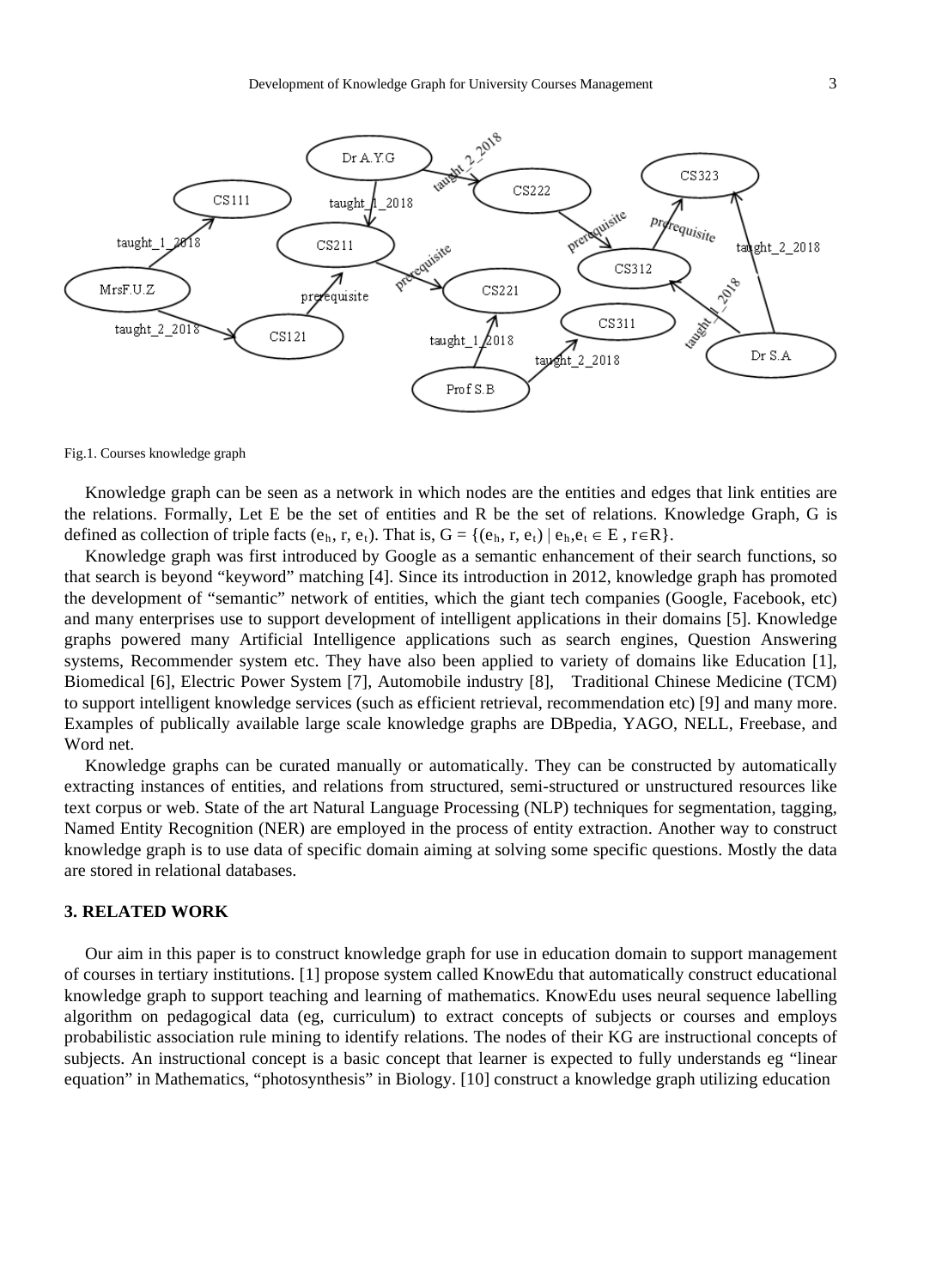data mined from web, and develop visualization analysis platform called EduVis which supports users to do associated analysis to reveal patterns and help education administrators take decisions based on the data in the graph. [2] designed scientific publication knowledge graph to support scientific resource retrieval and other services for students. The scientific publications knowledge graph seeks to integrate and link scientific publications with entities such as journal, researchers, their affiliations etc, in order to enhance retrieval efficiency and reduce the difficulty of exploring scientific publications, thereby improving students' and researchers' learning ability. The entities, some of which are metadata (such as, title, author, journal etc) were extracted from 3 scientific databases namely, Web of science, Engineering Village, and EBSCO. In educational domain, very few studies focus on construction of domain-specific knowledge graphs. However, some recent works investigated relation extraction between certain entities in educational domain. [11] create Prerequisite Structure Graph (PSG) using an unsupervised approach that utilizes text content and student activity log from heterogeneous sources. The nodes represent the universal concepts in an educational domain and the edges specify the pairwise ordering of concepts in effective teaching by instructors or for effective learning by students. [12] recover prerequisite relations from university course dependencies. [13] and [14] came up with a method called Concept Graph Learning (CGL) that automatically map online courses from different providers (universities or Massive Online Open Courses (MOOCs)) onto space of concepts, and predict latent prerequisite dependencies among both concepts and courses.

Like our work, the previous work reviewed above constructs knowledge graph and uses it to support some tasks in education domain. In contrast, our work constructs and use knowledge graph to simplify the task of course allocation and to support easy implementation Question Answering tasks that are important to education administrators. While some works [1] and [2] extract instance of entities from unstructured text, we use different approach instead. The instances of entities come from structured source such as relational database table, an approach used by [9]. Furthermore, we do not used NLP techniques for Name Entity Recognition (NER) and relation extraction.

# **4. METHOD**

This section describes our method for constructing and querying the courses knowledge graph.

### *4.1 Data Schema*

Knowledge graph is composed of entities of different types. The description of the types or classes of entities and constraints on their use is usually given in a schema or ontology [3]. Figure 2 shows the schema of the courses knowledge graph. The entities are of two types; person and thing. Therefore the courses knowledge graph proposed in this work do not include entities such as places (cities & countries), organizations etc that are usually included in conventional knowledge graphs.

The entities and relations used in constructing courses knowledge graph are shown in Tables 1 and 2 respectively.

| <b>Entity</b>   | Type   | <b>Description</b>                                          |
|-----------------|--------|-------------------------------------------------------------|
| Lecturer $(L)$  | person | Represents a lecturer that teaches a course                 |
| Course $(C)$    | thing  | Represent a course that lecturer teaches                    |
| courseBook (CB) | thing  | Represent the text book recommended for a particular course |
| Bookauthor (BA) | person | The author's name of the recommended text book              |

TABLE 1. LIST OF ENTITIES OF COURSES KNOWLEDGE GRAPH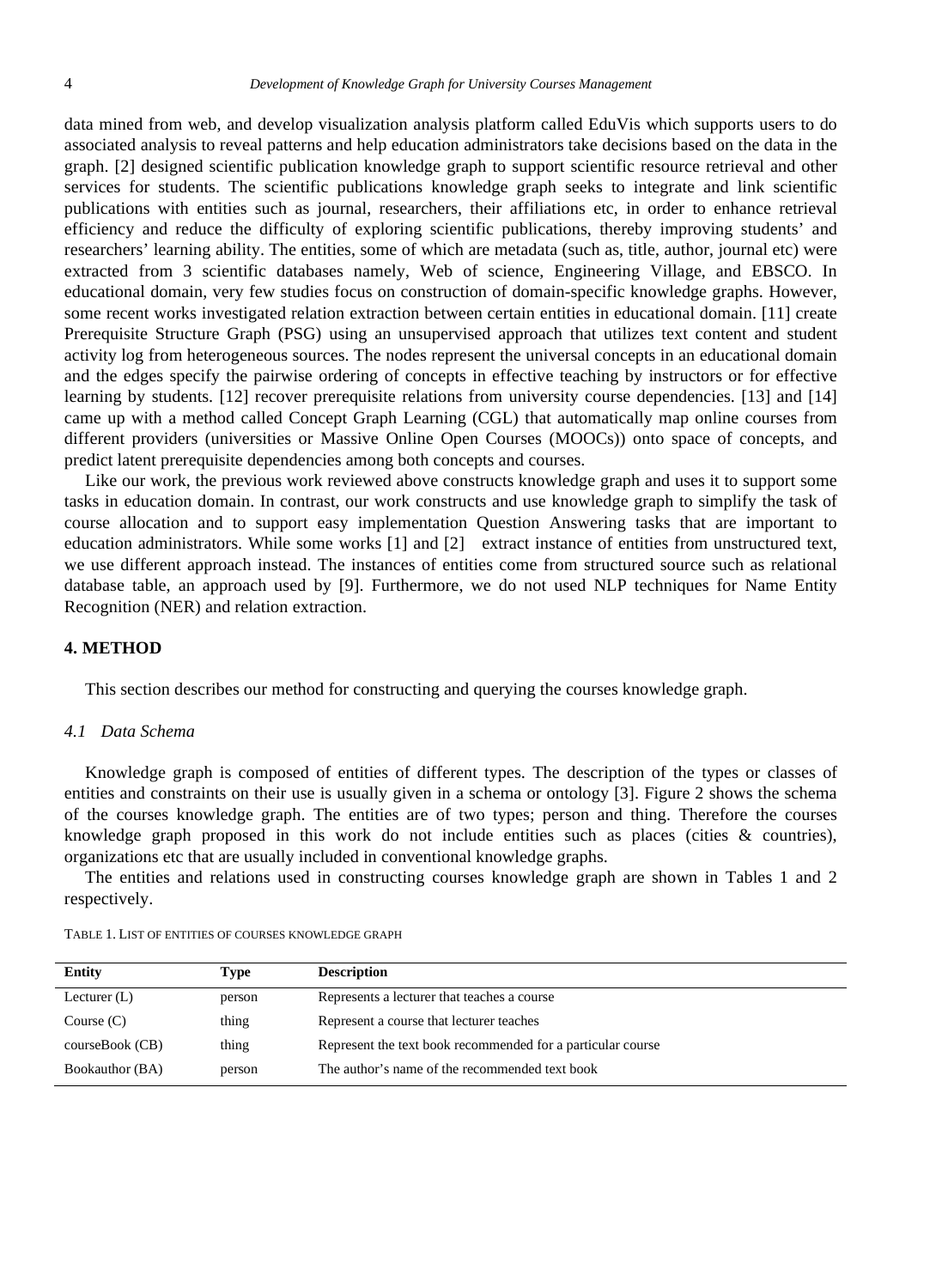

#### Fig.2. Data schema of the courses management model

TABLE 2. LIST OF RELATIONS OF COURSES KNOWLEDGE GRAPH

| <b>Relation</b>         | <b>Description</b>                                                 |
|-------------------------|--------------------------------------------------------------------|
| Prerequisite            | relation between <i>course</i> and another <i>course</i> entities  |
| taught_in_semester_year | relation between <i>course</i> entity and <i>lecturer</i> entity   |
| writtenBy               | relation between <i>author</i> entity and <i>coursebook</i> entity |
| referenceText           | relation between <i>course</i> entity and <i>coursebook</i> entity |

## *4.2 Building the Courses Knowledge Graph*

Fig.3. illustrates the architecture of the system that builds courses knowledge graph. The two main modules are Entity extraction, and Relation extraction. In this work, instances of entities are extracted from database since list of courses and lecturers of a department are usually stored in database. Relationships between courses and lecturers are established in an adhoc manner during allocation of courses at the beginning of every semester or academic year. Because of this, we create a Graphical User Interface (GUI) for user to specify such relationships. When user selects lecturer's name, course code, semester and year, such action is interpreted as relation of the form *taught\_in\_semester\_year*. Consequently, a triple of the form (Course, *taught\_in\_semester\_year,* Lectuerer) is formed – eg (**CS323**, *taught\_in\_1\_2018*, **Dr S.A**), interpreted as *CS323 was taught in first semester of 2018 sessio by Dr S.A*. Through the GUI, user can equally specify recommended text book for a course, and prerequisite relationship between courses.

The information collected from user through the user interface is used to formulate the knowledge graph triples. The triples are finally transformed into RDF statements [15] and stored in xml file using Jena [16]. The xml schema in fig.4 shows course information in a tree format. This information are transformed into rdf statements**.** The snippet of the course knowledge graph automatically constructed in rdf format is shown in fig.5. RDF format is not the only way to represent knowledge graph. For example, FB15k-237 and NELL-955 knowledge graphs which are used as datasets to evaluate research works on knowledge graph completion [17]–[19] are plain text files and the information is not enclosed in any tag. However, in this work we settled for RDF format because it avail us the opportunity to easily encode relations of interest and other properties (attributes) of entities. Furthermore, manipulation (querying) of the graph is easier.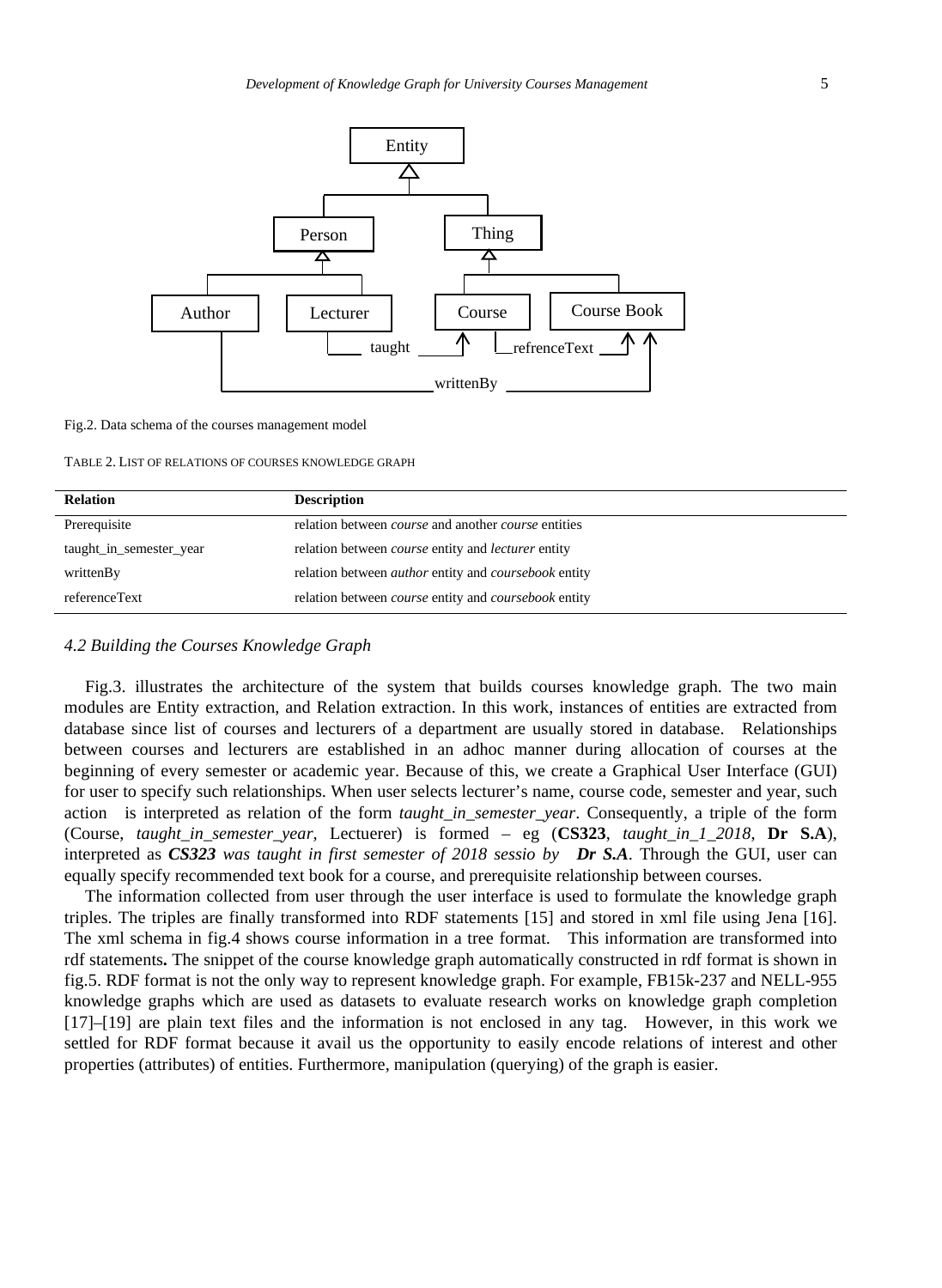

Fig.4. xml diagram (schema) showing the nodes in tree format

reference text

As stated earlier, the KG is in RDF format. Fig.4 shows one of the rdf triple from the KG and illustrates of how the knowledge graph triples can be deduced. For example, KG triple *(CS323, taught\_in\_2\_2018-2019, Dr S.A)* – Dr S.A taught CS323 in the second semester of 2018-2019 can be deduced. Similarly, triple *(CS312, prerequisite, CS323)* – CS312 is the prerequisite of CS323 can be deduced.

author

title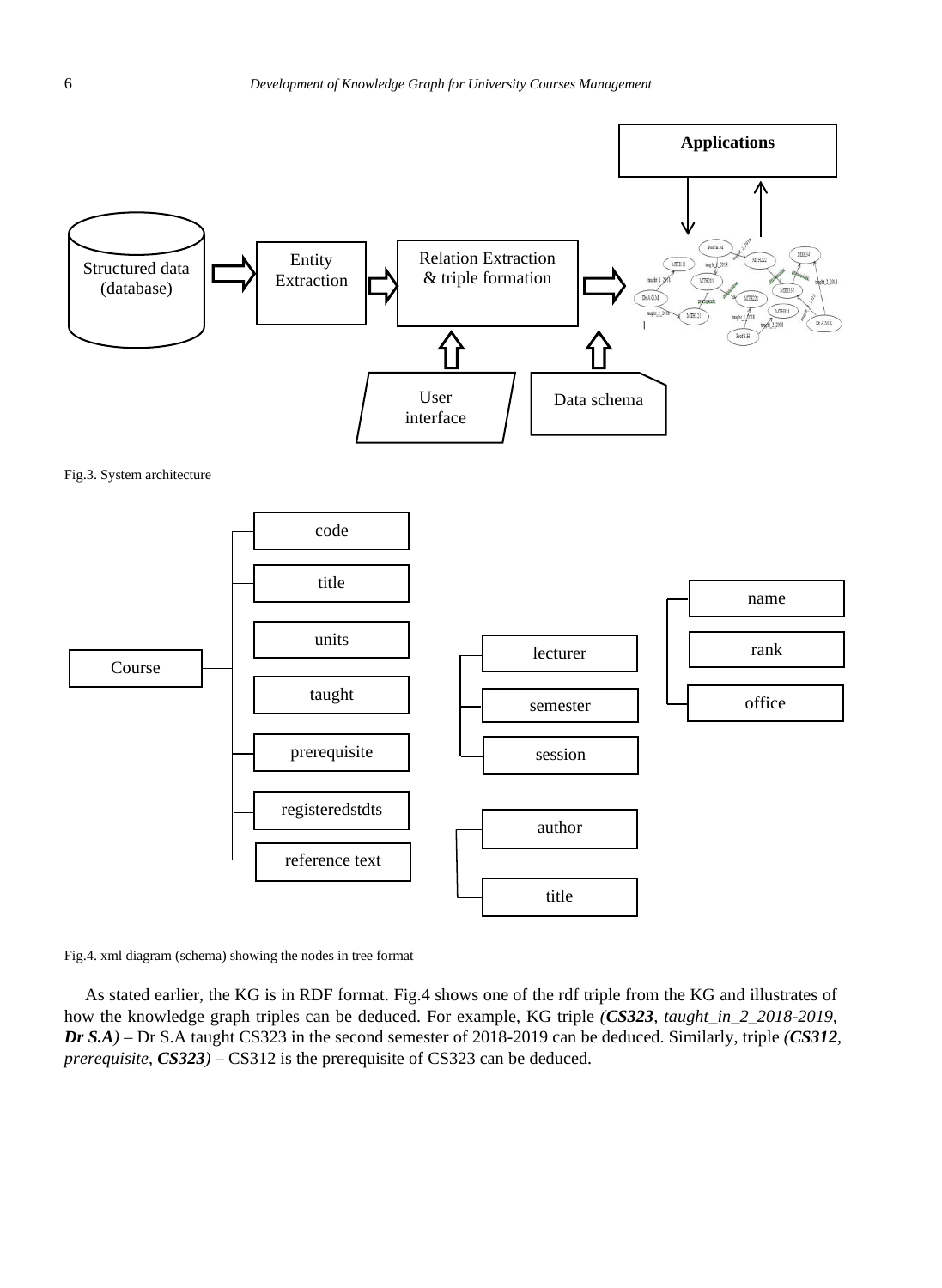```
a da a a a a a agus a a ann
<rdf:Description rdf:about="http://dms.atbu.edu.ng/courses#CS323">
 <).0:prerequisite rdf:resource="http://dms.atbu.edu.ng/courses#CS312"/>
 <j.0:taught in 2 2018-2019>
    <rdf:Description rdf:about="http://dms.atbu.edu.ng/staff#Dr S.A">
      <j.0:office>'BLK M005'</j.0:office>
      <j.0:rank>'Senior Lecturer'</j.0:rank>
      <j.0:phone>'0802715463'</j.0:phone>
    </rdf:Description>
 \langlej.0:taught in 2 2018-2019>
 \langlej.0:registeredStudents>'72'</j.0:registeredStudents>
 <j.0:title>'HUMAN COMPUTER INTERACTION'</j.0:title>
 <j.0:units>'2'</j.0:units>
</rdf:Description>
```
Fig.5. snippet of the KG triples stored as rdf statements.

## *4.3 Querying the Courses Knowledge Graph*

The essence of constructing the courses knowledge graph is to support further processing related to management of courses at departmental level. Ones the graph is constructed, it can be queried to retrieve the desired information. Jena [16] provides functionality of querying RDF documents to retrieve subjects (entities in our case), predicates, and objects (mostly entities in our case). Note that in the snippet of RDF document in fig.5, the entity names are part of the **Uniform Resource Identifier (URI)**. However, the complete uri is not needed in the application. Only the last the characters after # symbol (i.e, entity name) are needed. So we have to split the **URI** and extract the entity name. Fortunately, Java provides a lot of functionalities for string manipulation.

# **5. CASE STUDY**

To test the system, data (courses and lecturers) of Department of Mathematical Sciences of ATBU, Bauchi was used. The practice at the department is that at the beginning of every semester, every academic staff given course allocation schedule which indicate the course(s) a staff is expected to teach. In line with that practice the software first allow user to build the courses graph. Building the graph involves assigning courses to lecturers, specifying prerequisite relationship between courses, and specifying recommended text books for courses. The most important part of building the courses knowledge graph is assigning of courses to lecturers. When the graph is constructed, user can: (1) Print course allocation schedule for a particular semester which will be distributed to staff and place on notice boards. (2) Obtain answers to some questions related to a course. – eg, *Who taught courseX in first semester 2014? How many courses did lecturerX taught in first semester 2015?*

### **6. DISCUSSION AND CONCLUSION**

The system functions well in delivering the two functional requirements mentioned above. Contrary to the current system which is 'auto-manual', the software proposed in this paper can maintain course allocation information of the department for several years. Although the software is meant to be used by one department, its scope can be extended in the future to cover other departments of the university. Such enhanced system should be configured in way to accommodate many different users representing departments, and be managed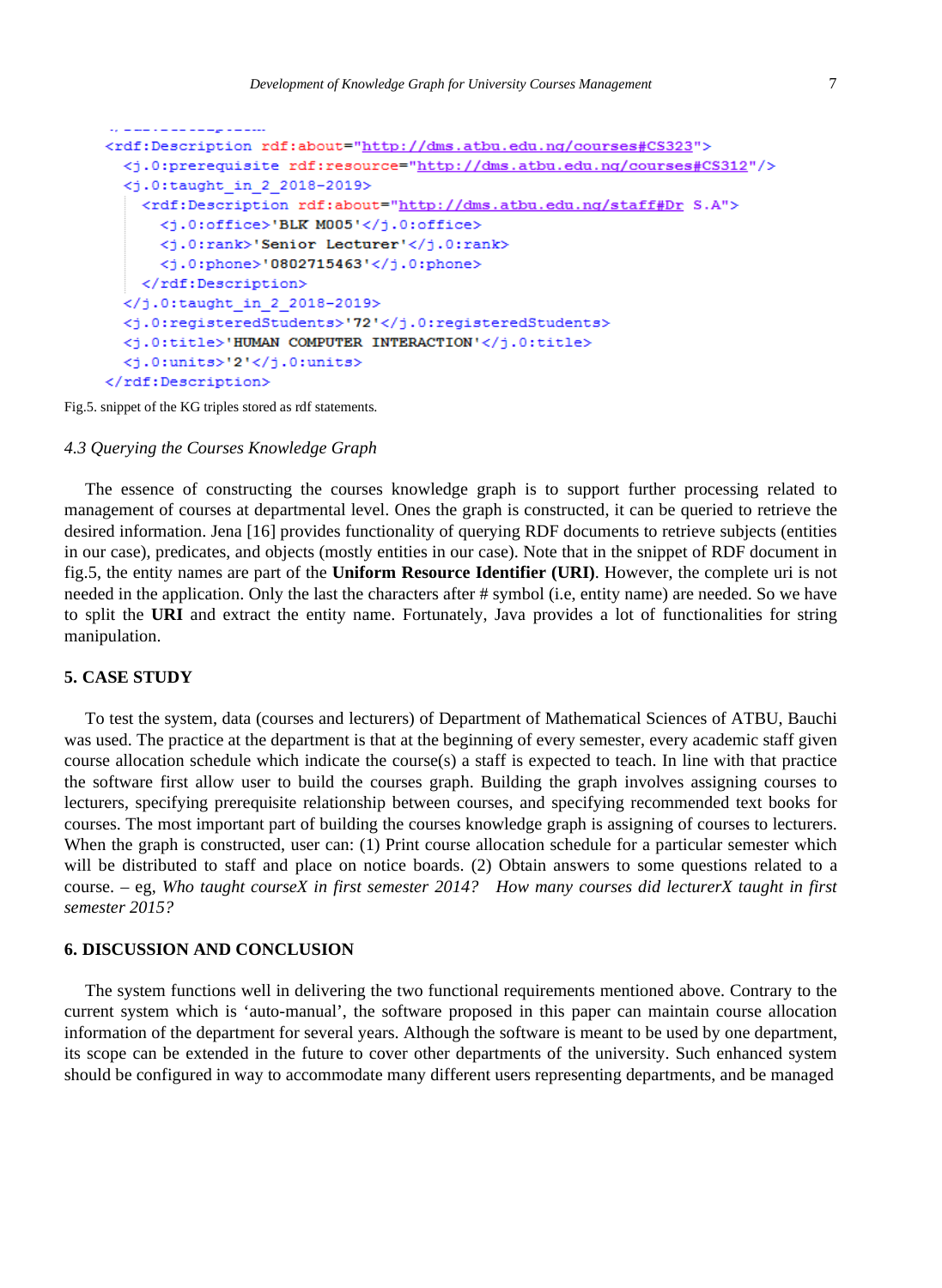centrally by an administrator. Such enhanced software would enable the university management particularly directorate of academic planning to easily have access to basic information on teaching to support decision making.

In this paper, automated approach for handling the task of course allocation and management is proposed. The system uses knowledge graph as model for data storage. Rather than storing the entire data in tables of relational database, the system stores data in a knowledge graph which is in RDF/XML format and queries it to support intelligent knowledge services. Incorporating knowledge graph as model for data storage into the system enable the software to easily accomplish tasks similar to Question Answering. Furthermore, it offers advantages such as flexibility – no sql queries, no joining of sql queries, security – no fear of SQL Injection, or hacking of database.

# **ACKNOWLEDGEMENTS**

We are grateful to anonymous reviewers for their vital comments and suggestions. We thank Rabiu Madaki of the Department of Mathematical Sciences ATBU Bauchi for helping us obtained the data used in testing the system. The first author is sponsored by Nigerian Tertiary Education Trust Fund (TetFund).

# **References**

- [1] P. Chen, Y. Lu, V. W. Zheng, X. Chen, and B. Yang, "KnowEdu : A System to Construct Knowledge Graph for Education," IEEE, vol. 6, pp. 31553–31563, 2018.
- [2] Y. Chi, Y. Qin, R. Song, and H. Xu, "Knowledge Graph in Smart Education : A Case Study of Entrepreneurship Scientific Publication Management," MDPI/sustainability, 2018.
- [3] H. Paulheim, "Knowledge Graph Refinement: A Survey of Approaches and Evaluation Methods," Semant. Web, vol. 1, 2016.
- [4] L. Ehrlinger and W. Wöß, "Towards a Definition of Knowledge Graphs," in 12th international conference on semantic systems SEMANTiCS, 2016, vol. 1695, pp. 1–4.
- [5] N. Noy, Y. Gao, A. Naratanan, A. Patterson, and J. Taylor, "Industry-scale Knowledge Graphs Lessons and Challenges," QUEUE, ACM, pp. 1–28, 2019.
- [6] Q. Cong, Z. Feng, F. Li, L. Zhang, G. Rao, and C. Tao, "Constructing Biomedical Knowledge Graph Based on SemMedDB and Linked Open Data," in 2018 IEEE International Conference on Bioinformatics and Biomedicine (BIBM), 2018, pp. 1628–1631.
- [7] Y. Wang, K. Zhang, Q. Dai, C. Peng, and K. Zhao, "Construction and Application of Knowledge Graph in Full-service Unified Data Center of Electric Power System.," in IMMAEE, 2018.
- [8] M. Zhao et al., "Construction of an Industrial Knowledge Graph for Unstructured Chinese Text Learning," MDPI/applied Sci., pp. 1–22, 2019.
- [9] T. Yu et al., "Knowledge graph for TCM health preservation : Design , construction , and applications," Artif. Intell. Med. Elsevier, vol. 77, pp. 48–52, 2017.
- [10] K. Sun, Y. Liu, Z. Guo, and C. Wang, "Visualization for Knowledge Graph Based on Educational Data," Int. J. Softw. Informatics, vol. 10, no. 3, pp. 1–13, 2016.
- [11] D. S. Chaplot, Y. Yang, J. Carbonell, and K. R. Koedinger, "Data-driven Automated Induction of Prerequisite Structure Graphs," in 9th Interntional Conference on Educational Data Mining, 2016, pp. 318–323.
- [12] C. Liang, J. Ye, Z. Wu, B. Pursel, and C. L. Giles, "Recovering Concept Prerequisite Relations from University Course Dependencies," in 7th Symposium on Educational Advances in Artificial Intelligence (EAAI), 2017, pp. 4786–4791.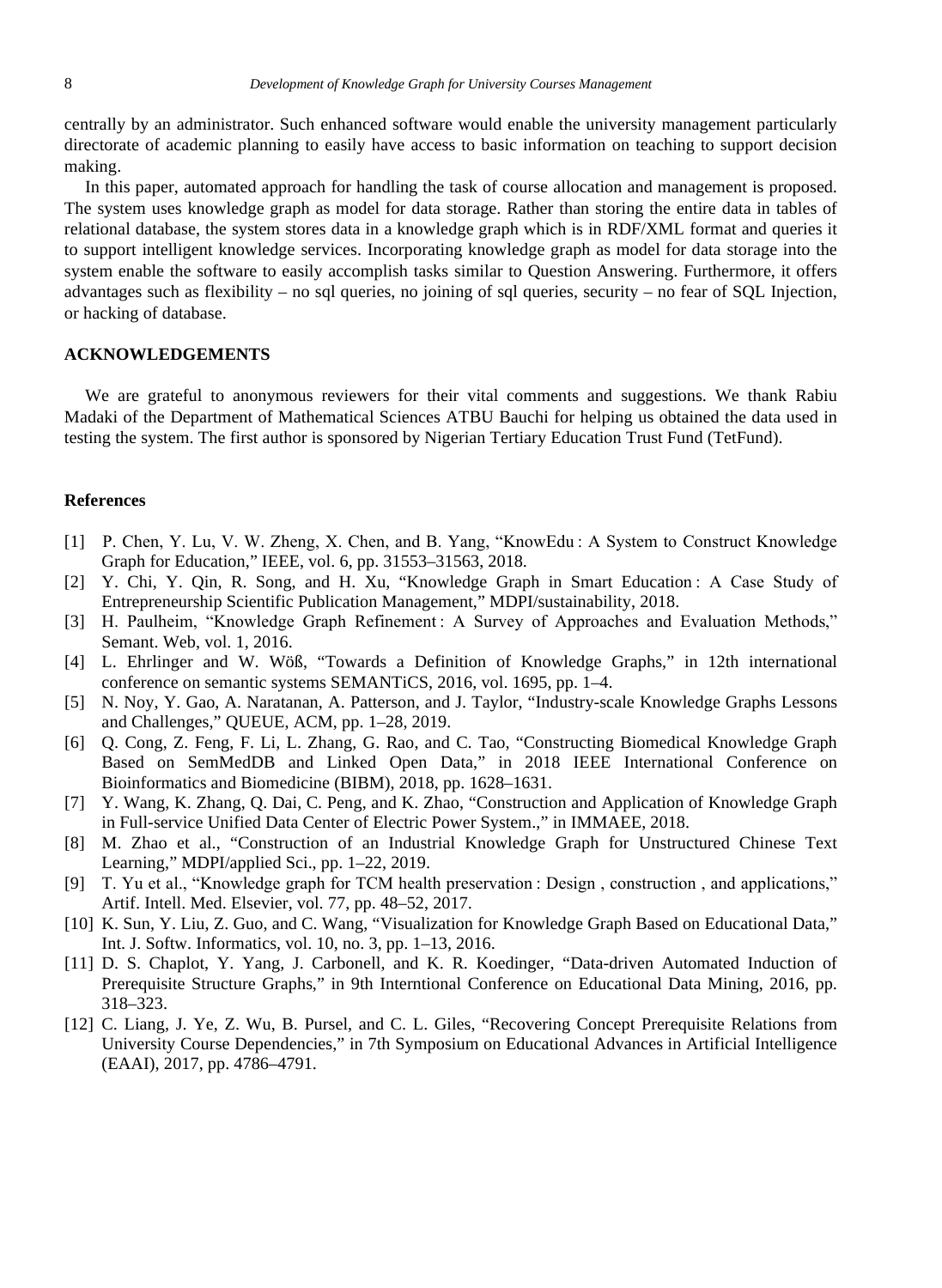- [13] Y. Yang, H. Liu, J. Carbonell, and W. Ma, "Concept Graph Learning from Educational Data," in WSDM, 2015, pp. 1–1.
- [14] H. Liu, W. Ma, Y. Yang, and J. Carbonell, "Learning Concept Graphs from Online Educational Data," J. Artif. Intell. Res., vol. 55, pp. 1059–1090, 2016.
- [15] S. Decker, P. Mitra, and S. Melnik, "Framework for the Semantic Web : An RDF Tutorial," IEEE Internet Comput., pp. 68–73, 2000.
- [16] Apache Jena, "Apache Jena," 2019. [Online]. Available: https://jena.apache.org. [Accessed: 22-Nov-2019].
- [17] W. Chen, W. Xiong, X. Yan, and W. Y. Wang, "Variational Knowledge Graph Reasoning," in NAACL-HLT, 2018, pp. 1823–1832.
- [18] Y. Lin, Z. Liu, M. Sun, Y. Liu, and X. Zhu, "Learning Entity and Relation Embeddings for Knowledge Graph Completion," in 29th AAAI Conference on Artificial Intelligence, 2015, pp. 2181–2187.
- [19] W. Xiong, T. Hoang, and W. Y. Wang, "DeepPath : A Reinforcement Learning Method for Knowledge Graph Reasoning," in Conference on Empirical Methods in Natural Language Processing, 2017, pp. 564–573.